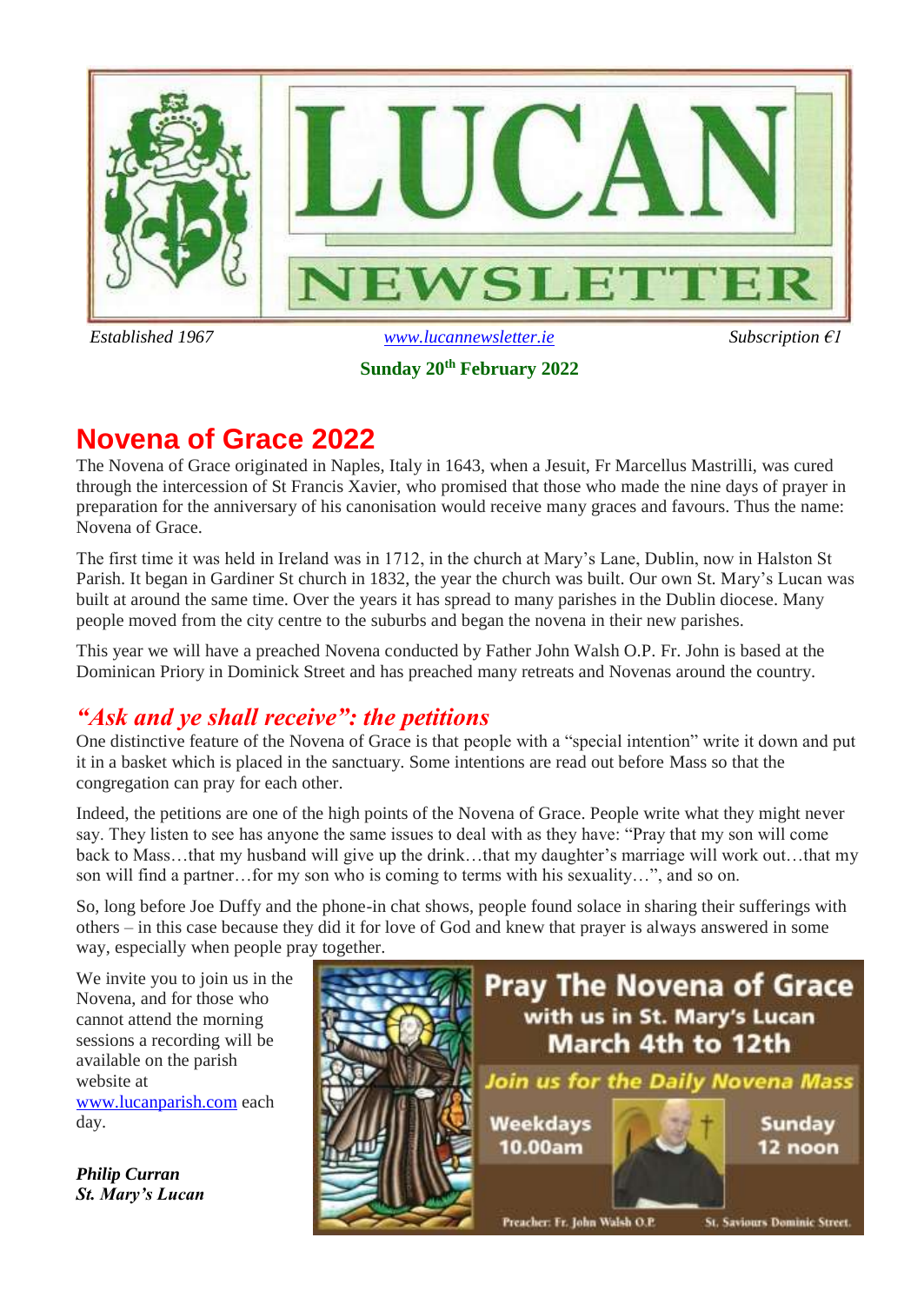## **Lucan Citizens Information Centre**

**From 1 January 2022, our telephone number is 0818 07 5090**. [www.citizensinformation.ie](http://www.citizensinformation.ie/)

**COVID-19** has changed the service we offer to the public. Our drop-in service is not currently available, but we are taking phone calls, answering emails, and providing a call back service.

**Call us on 0818 07 5090**, leave a message with your name and number and an Information Officer will return your call within 2 working days, or you can email your query to us at [lucan@citinfo.ie](mailto:lucan@citinfo.ie) and someone will reply.

**Citizens Information Phone Service (CIPS)** 0818 07 4000 operates on Monday to Friday 9 am to 8 pm.

**MABS** – the Money Advice and Budgeting Service is the State's money advice service, guiding people through dealing with problem debt for over 20 years. MABS Clondalkin phone 0818 07 2270

#### **Universal Social Charge**

The Universal Social Charge (USC) is a tax on income that replaced both the income levy and the health levy (also known as the health contribution) since 1 January 2011. You pay the USC if your gross income is more than  $\epsilon$ 13,000 per year. Once your income is over this limit, you pay the relevant rate of USC on all of your income. It is calculated on a weekly or monthly basis. It does not apply to social welfare or similar payments, and there are certain other exceptions: see 'Income exempt from the USC' below.

#### **Income liable for the USC**

The Universal Social Charge is tax you pay on gross income, including notional pay (notional pay is a noncash benefit, such as benefit-in-kind), after any relief for certain capital allowances. The USC is payable on pension contributions.

If your total income is  $\epsilon$ 13,000 or less per year, you do not pay any USC. If it is more than  $\epsilon$ 13,000 per year, you pay USC on your full income.

For married couples or civil partners, each spouse or civil partner is treated individually by their employer or pension provider throughout the year.

Liability for the USC depends on the date of the payment rather than on when the income was earned.

Although you may have not have to pay income tax based on your entitlement to tax credits or by use of losses or capital allowances, you may still have to pay the Universal Social Charge on your income.

Some sources of income are exempt from income tax but are liable to the Universal Social Charge.

*These include income from:*

The occupation of certain woodlands

Profits from stallion fees

Stud greyhound services fees and farmland leasing Patent royalty income

Earnings of certain writers, artists and composers Universal Social Charge (USC) Income exempt from the USC

You do not pay the USC if your total income for a year is €13,000 or less. (If you are aged 70 or over or a medical card holder aged under 70 and your total income for the year is  $€60,000$  or less, you pay a reduced rate of USC.)

All Department of Social Protection payments, including Maternity Benefit, Paternity Benefit and State pensions, are exempt from the Universal Social Charge. Similar payments, such as payments made as part of Community Employment schemes or the Back to Education Allowance, are exempt. Social welfare or similar payments made from abroad are exempt. Student grants and scholarships are also exempt.

Income where DIRT (Deposit Interest Retention Tax) has already been paid is exempt from the USC.

There are a number of other exemptions.

*These include:*

Certain salary sacrifice schemes, such as the TaxSaver Commuter Ticket Scheme and the Cycle to Work scheme

Statutory redundancy payments Foster care payments Child Benefit Rent a Room Relief You can find more information about USC exemptions on revenue.ie.

**Rates:** If your income is  $\epsilon$ 13,000 or less, you pay no Universal Social Charge (USC). Once your income is over this limit, you pay the relevant rate of USC on all of your income. For example, if you have income of  $€13,000$  you will pay no USC. If you have income of €13,001 you will pay 0.5% on income up to €12,012 and 2% on income between  $\epsilon$ 12,012 and  $\epsilon$ 13,001.

Standard rate of USC (2022)

| Rate                           | Income band                                                          |
|--------------------------------|----------------------------------------------------------------------|
| 0.5%                           | Up to $£12,012$                                                      |
| 2%                             | From €12,012.01 to €21,295                                           |
| 4.5%                           | From $\text{\textsterling}21,295.01$ to $\text{\textsterling}70,044$ |
| 8%                             | From $\epsilon$ 70,044.01 and over                                   |
| 11%                            | Self-employed income over $€100,000$                                 |
| Reduced rate of USC (2022)     |                                                                      |
| Rate                           | Income band                                                          |
| $0.5\%$                        | Income up to $\epsilon$ 12,012                                       |
| 2%                             | All income over $£12,012$                                            |
| Reduced rates of USC apply to: |                                                                      |
|                                |                                                                      |

People aged 70 or over whose total income for the year is €60,000 or less

Medical card holders aged under 70 whose total income for the year is  $€60,000$  or less

Total income for USC purposes does not include payments from the Department of Social Protection.

You must hold a full medical card or a Health Amendment Act Card to qualify for the reduced rate. People who hold a GP visit card, a Drugs Payment Scheme Card, a European Health Insurance Card or a Long-term Illness Scheme Card do not qualify for the reduced rate. If a person reaches 70 years at any stage during the year, they will benefit from the maximum 2% rate for the whole year.

Further Information at:

[https://www.citizensinformation.ie/en/money\\_and\\_tax/t](https://www.citizensinformation.ie/en/money_and_tax/tax/income_tax/universal_social_charge.html) [ax/income\\_tax/universal\\_social\\_charge.html](https://www.citizensinformation.ie/en/money_and_tax/tax/income_tax/universal_social_charge.html)

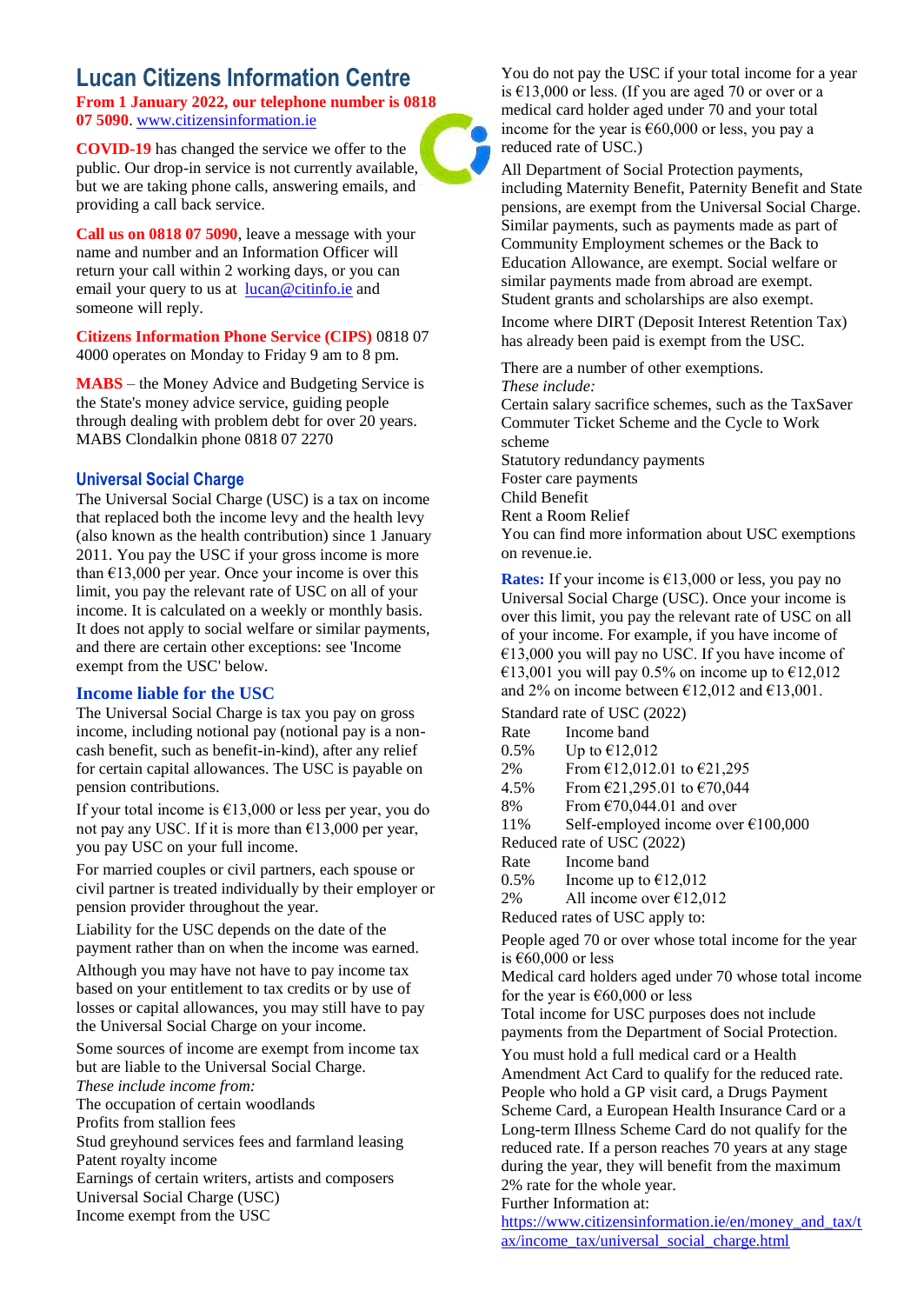# **LARA**

## **– Lucan Active Retirement Association**

We meet from 11.30 am to 2.30 pm on Thursdays at St Andrew's Church Hall in Main St Lucan. Free parking is available.

LARA returned on 13 January and we're enjoying being back and meeting friends.

We play bowls, Scrabble and cards and light refreshments are served at 1.15 pm approx.

"*Anois teacht an earraigh...*.." Now that Spring is here and with restrictions being lifted we look forward to new activities and outings including a short break in the Ballymascanlon House Hotel in Dundalk in March.

We send our best wishes to our members and look forward to seeing them soon and we welcome new members. Please wear a face covering.

## **CATU – Lucan & Palmerstown**

We are the Lucan & Palmerstown Branch of Community Action Tenants Union (CATU). Our union provides support to communities and tenants through collective action and collective bargaining.

Are you having difficulties with your landlord and feel unsure on how to react?

Have you been threatened with eviction or rent increases?

Do you feel helpless struggling alone in precarious living conditions?

If you've been affected by the housing crisis, and you're not a landlord, go to https://catuireland.org/ to join today

We're launching the Lucan-Palmerstown Branch of CATU on **Wednesday 23rd February** 6:00 to 8:00pm at The Bush Resource Centre K78 VP97, it would be great to meet you there.

## **Lucan ICA**

*Tuesday 22nd Feb:* Craft Group meet at 10am – 12.30pm in the Coffee Dock, St. Mary's Parish Centre.



Craft mornings are very much back to normal – an absolute hive of industry here this week but still plenty of time for chat and craic.

**Anniversary Mass for Peggy McGinley** in St. Patrick's Church, Esker on Saturday 19<sup>th</sup> February at 10am.

# **Lucan Drama**

Lucan Drama are delighted to announce that there will be readings for **'The Playboy of the** 



**Western World'** by *J.M. Synge* in the **Spa Hotel** on **Monday 21st February** and **Monday 28th February** at **8pm**. We hope to stage this production towards the end of May. The Director is Donail Downes. We are looking forward to a good turnout for readings. We need actors and crew. We are delighted to be back and cannot wait to tread the boards again.

J. M. Synge is a renowned playwright and 'The Playboy of the Western World' is one of his greatest achievements and has been performed worldwide to great acclaim.

New members are very welcome so if anyone would like to audition please come to the Spa Hotel on either or both of the above dates

For further information contact: Donail: 0879658838; Jack: 0860666626; B: 0864015794

# **Esker Active Retirement Association**

#### *Hi everyone,*

We had a very big crowd at our club again – it was hard to get into the carpark! At the moment we have seventy-three fully paid up members in our club but there's always room for more. So,

don't sit at home alone, not knowing what to do with yourself in your retirement, come and join us at whist, scrabble, bowling, chaerobics, great chat and refreshments. If



you're fifty-five or over, retired or semi-retired, give us a call or drop in to our club on Wednesday afternoons. Our yearly subscription is  $\epsilon$ 25 for each member and  $\epsilon$ 3 which is the weekly fee to cover rent and refreshments.

Our first trip of 2022 is fully booked up – this was filled within an hour of opening it up to our fully paid up members.

The members who went to Vue Cinema on Tuesday to see Death on the Nile, really enjoyed the movie.

We are in St Andrew's Church Hall just down from Stagg Cycles which is a blue and yellow building. There's parking in the grounds of the Church and also a bus stop outside the Church gates.

*Till next time, Marian Egan (Club Secretary) 086 1269 043*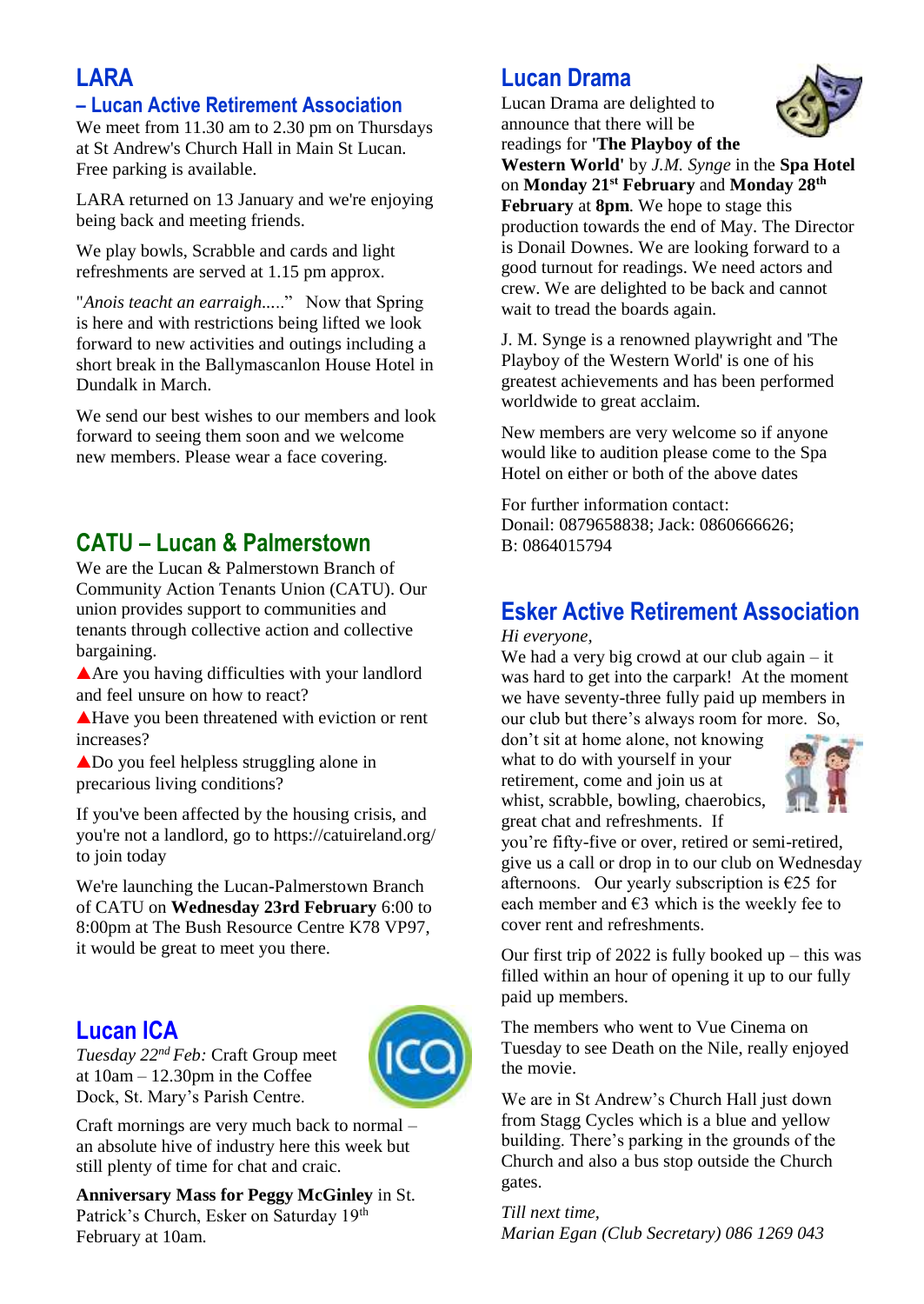# **Parish Notes**

## **St Mary's, Lucan**

[www.lucanparish.com](http://www.lucanparish.com/)

**Sunday Mass Times**  Saturday Vigil: 6.30pm Sunday: 9am, 10.30am, 12 noon and 7pm.

**Weekday Masses:** Monday to Saturday 10am

**Important:** We must continue to **wear face coverings in the church and use the hand sanitizer on the way in.**

**Masses will continue to be live-streamed on [www.lucanparish.com](http://www.lucanparish.com/)**

#### **Holy Hour**

There will be a Holy Hour every Sunday from **4pm to 5pm** to pray for the success of the Synod in Rome in 2023



#### **Christian Meditation:**

Mediation every Tuesday at **7.30pm** in the Bungalow. *All welcome, Sr Geraldine.*

#### **Bethany Bereavement Support Group:**

**Mondays at 10.45am** and **Thursdays at 8pm** in the Bungalow. We are available to listen to or just be there for anyone who is feeling lonely or lost following the death of a loved one. *Sr Geraldine.* 

#### **Visits to the housebound:**

If you are housebound you can call Deirdre at the parish office (01 621 7041) we will be happy to call on a monthly basis.

#### **Confessions – Nuns' Chapel:**

After Saturday Morning 10am Mass and Saturday Evening 6.30pm Mass.

#### **Baptisms:**

Dates are bookable on line up to the end of **May 2022.** If you need to cancel a booking contact: [secretary@lucanparish.com](mailto:secretary@lucanparish.com?subject=Cancellation%20of%20Baptism%20Booking&body=Dear%20Secretary%2C%0AI%20wish%20to%20cancel%20the%20booking%20made%20for%20baby%3A%0Aon%20date%3A%0AThank%20You)

**St Mary's Parish Office will be closed on Tuesday 22nd February for training.**

# **Divine Mercy, Lucan South**

[www.lucansouthparish.net](http://www.lucansouthparish.net/)

**Sunday Mass Times:** Saturday Vigil 6:30pm, Sunday 10:15am and 12:15pm

**Weekday Masses:** Mon.-Fri.9:15am. Sat.10am

**Important:** We need to be diligent in continuing with the **wearing of face coverings and hand sanitising upon entering the church. All Masses will be livestreamed on [www.lucansouthparish.net](http://www.lucansouthparish.net/)**

#### **Adoration and Holy Hour:**

Monday: 7.30pm Thursday: 7pm Friday: 2-3pm



#### **Visitation team for Holy Communion:**

Pastoral care of the Sick is provided for all who suffer in any way in our communities. When a person becomes ill, receives a serious diagnosis or because of frailty is no longer able to attend Mass, our Ministers facilitate visitation of the sick at home or in a care setting when this is requested by families and permitted by public health authorities.

Please contact the Parish Office to arrange a visit.

#### **Spring a beautiful reminder of how good change can truly be!**

Thank you for the donation of compost bins. This will help to feed our plants in the future. February is the month when plants and flowers have a huge growth surge and compost really helps them get off to a good start. Spring-flowering bulbs are the earliest plants to bloom in the garden. Depending on the weather, cold-hardy snowdrops and winter aconites make an appearance in February or March. Crocuses soon follow, along with scillas and Chionodoxas. As spring arrives, daffodils and hyacinths emerge in March and April, followed by tulips and ornamental onions in May and early June.

#### **Join Divine Bloom on Saturday after the 10am Mass.**

**Memorial Plaques**: Our dearly departed loved ones are never far from our thoughts and prayers. Lucan South Parish offers the facility to the Parishioners to get brass memorial plates added to the Seats in memory of deceased loved ones. A Brass Memorial plate is a very tangible and beautiful method of honouring the memory of our loved ones. The plates are made from the highest quality brass. The cost per dedicated plate is  $€250$ . This includes the cost of the plaque and a donation for the upkeep of the church.

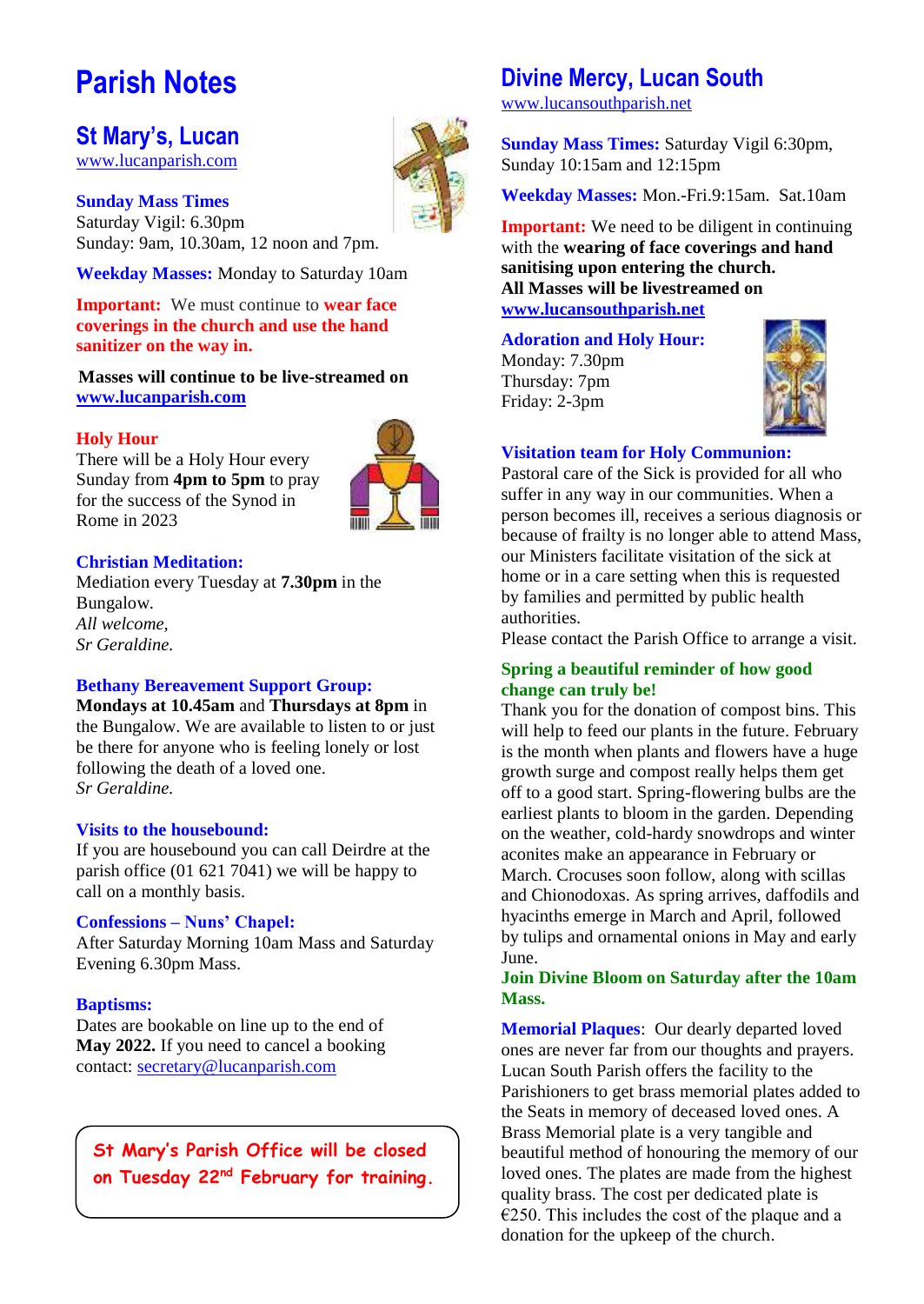# **St. Patrick's Esker/ Dodsboro/Adamstown**

[www.stpatrickslucan.ie](http://www.stpatrickslucan.ie/)



#### **Sunday Masses:**

Vigil Saturday 7pm, Sunday: 9am, 10.30am and 12 noon.

**The 10.30am Family Mass** is aimed at younger parishioners and their families; it is an accessible liturgy for children and enables them to participate more fully in the Sunday Mass.

#### **Weekday Masses:**

Monday to Friday at 10am.

**All Masses continue to be livestreamed at stpatrickslucan.ie**

#### **Important:**

We must continue to **wear face coverings in the church and use the hand sanitizer.** 

#### **View the following on www.stpatrickslucan.ie**

Mass Readings for the week Morning Prayer – Lauds Evening Prayer – Vespers Take five at 10 - Reflections–Weekdays: 10am Taizé – Watch and Pray

# **Lucan Presbyterian Church**

**Sunday Morning Worship:** 11am.

You will need a face covering (unless exempt) and your own Bible.

**Services will be streamed online and available on Youtube**

# **St. Andrew's Church of Ireland**

**St Andrew's, Lucan: Sunday** 10am. **Wednesday:**10am

**St Mary's, Leixlip:**  Sunday:11.30am. Tuesday: 10am

**Services** are available on our parish Facebook pages: [St. Andrew's Church, Lucan](https://www.facebook.com/standrewslucan/) or [St Mary's](https://www.facebook.com/stmarysleixlip/)  [Church, Leixlip](https://www.facebook.com/stmarysleixlip/)

# **Pope Francis-Beatitudes**

**Blessed** are those who remain faithful while enduring evil inflicted on them by others, and forgive them from their heart.

**Blessed** are those who look into the eyes of the abandoned and marginalised, and show them their closeness.

**Blessed** are those who see God in every person. and strive to make others also discover him.

**Blessed** are those who protect and care for our common home.

**Blessed** are those who renounce their own comfort in order to help others.

**Blessed** are those who pray and work for full communion between Christians.

## **Mother and Toddler Group**



Starting back in **St Mary's Parish Centre** on **Thursday 3rd March** From 10.30am to 12 noon *All welcome*

# **When you are old**

When you are old and grey and full of sleep, And nodding by the fire, take down this book, And slowly read, and dream of the soft look Your eyes had once, and of their shadows deep

How many loved your moments of glad grace, And loved your beauty with love false or true, But one man loved the pilgrim Soul in you, And loved the sorrows of your changing face

And bending down beside the glowing bars, Murmur, a little sadly, how Love fled And paced upon the mountains overhead And hid his face amid a crowd of stars

*W. B. Yeats*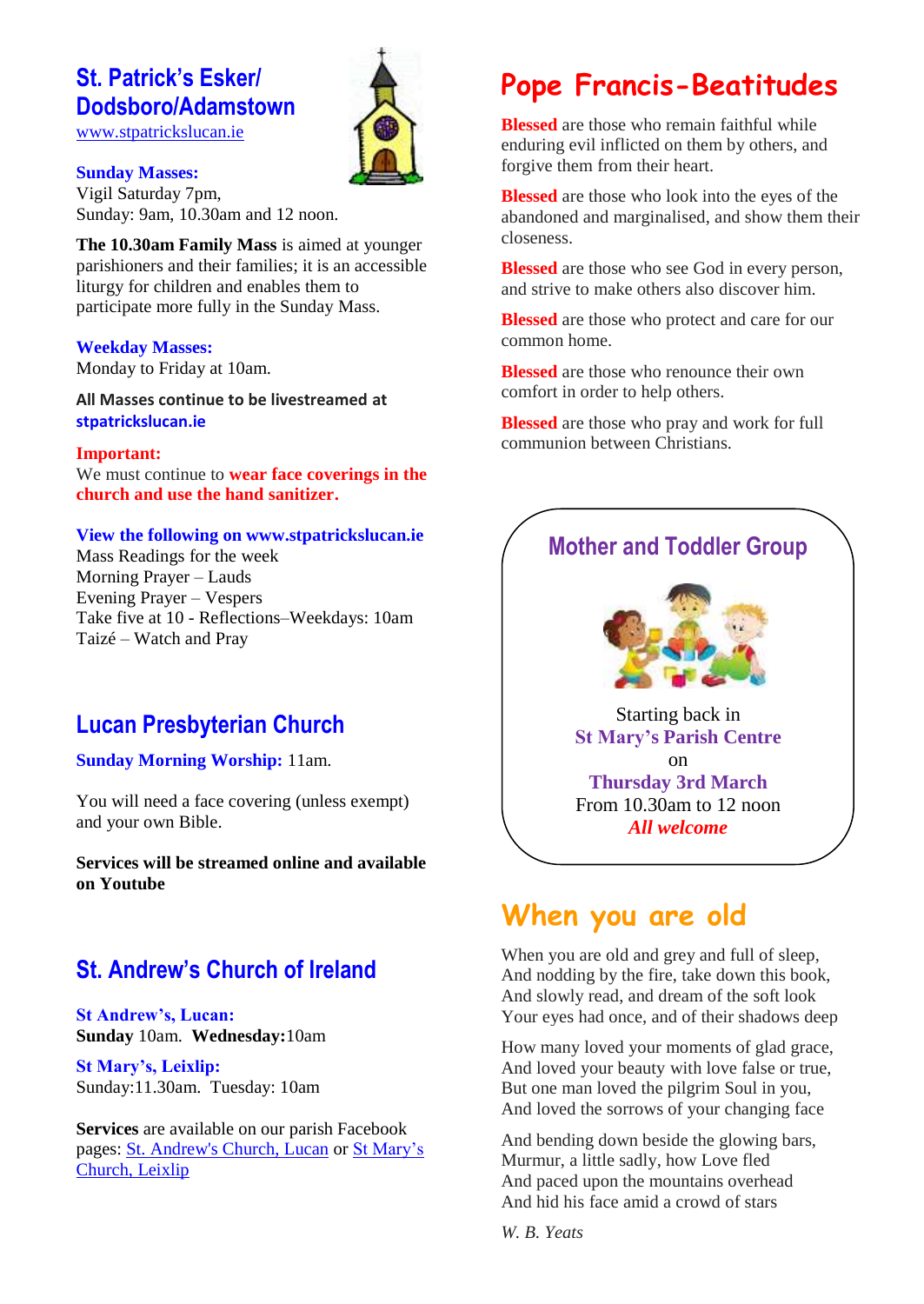# *Anniversaries*

## **BYRNE (PATRICK - PADDY)**

Your life was a blessing, your memory a treasure You are loved beyond words And missed beyond measure. *Wife Maeve Byrne, sons Damien, Austin, Denis and their families* **Anniversary Mass on Sunday 20th February at 12 noon in St. Patrick's Church, Lucan.**



# **CURTIS (BRENDAN)**

# **25th Anniversary - 19th February**

No matter how many years pass, you will live on In our hearts and memories forever! We will miss you always till we meet again. *Love from your wife Trish and loving sons and daughters Lenny, Alan, Carol, Grace, Nev and all the family xx*

## **MURRAY (MARIE – MEME )**

#### **5 th Anniversary - 18th February**

Those we love remain with us For love itself lives on And cherished memories never fade Because a loved one's gone Those we love can never be More than a thought apart For as long as there are memories, You'll live in all our hearts. *Loved and remembered always by her loving son Kealan, family and friends* **Marie's Anniversary Mass is Sunday 20th February at 10.30am in St. Patrick's Church, Esker.**

#### **THOMPSON (WILLIAM – WILLIE)**

Gone are the days we used to share But in our hearts You are always there With tender love and deep regret We who love you will never forget. *Loved and missed always by Paul, Sharon and Katie*

### **THOMPSON (WILLIAM – WILLIE)**

Sadly missed along life's way Quietly remembered every day No longer in our life to share But in our hearts, you're always there. *Missed every day by David (Billy), Laura, Alicia and Ella*

## **THOMPSON (WILLIAM – WILLIE)**

Sad was the parting, no-one can tell So sudden on earth, the sorrow fell The blow was hard, the shock severe To part with one I loved so dear Dearer still as years depart His memory lives within my heart *Greatly missed and loved dearly by your loving wife Betty*

## **BRADY MANNING (MICHELLE) 1 st Anniversary – 24th February**

Treasured memories of a special daughter. Of all the gifts in life However great or small To have you as our daughter Was the greatest gift of all A silent thought, a secret tear Keeps your memory ever near In our heart forever Death leaves a heartache no-one can heal Love leaves a memory no-one can steal. *Love and miss you dearly, Mam and Dad xxx*

### **BRADY MANNING (MICHELLE)**

It broke our hearts to lose you But you did not go alone A part of us went with you The day God took you home If tears could build a stairway And heartaches make a lane We'd walk our way to Heaven And bring you back again In life we loved you dearly In death we love you still In our hearts you hold a place No-one could ever fill. *Loved and always remembered your sisters Karen, Susanne, brothers David, Brian and Gary*

## **MURPHY (JOSEPHINE - JOSIE) 2 nd Anniversary – 18th February**

In loving memory of our beautiful mum. Late of Arthur Griffith Park, Lucan. *Missed daily, remembered and loved always by Ella and Noel, Marie and Robert, Hilda and Raj, grandchildren Anita, Hemisha, Owen, Honora, great grandson James and great great grandchildren Mia and Hannah, grandson in-laws Jason and Miguel and her friends and neighbours*

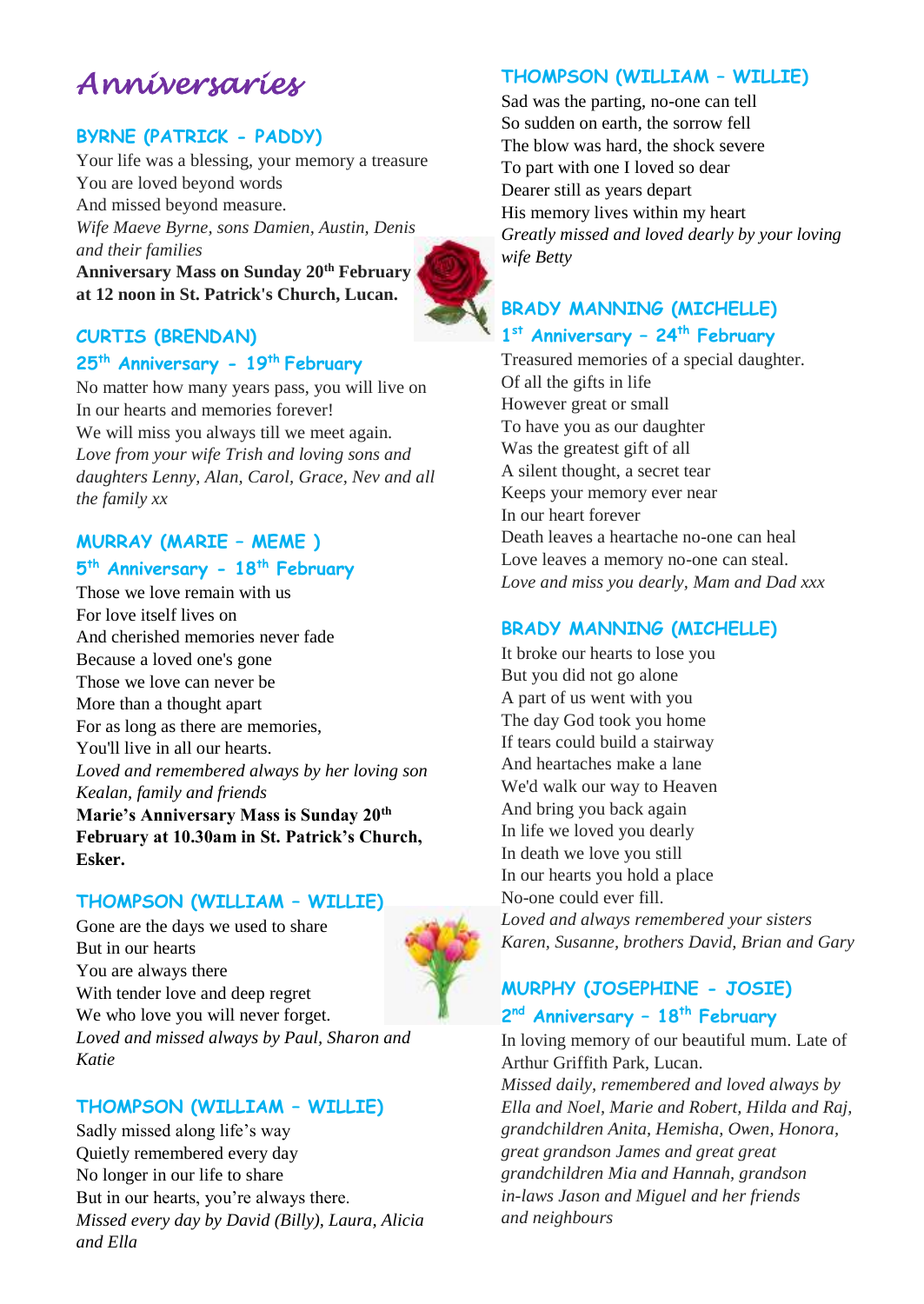# *Anniversaries*

## **DOBBS (MAY - MARY THORNTON) 9 th Anniversary – 22nd February**

Sadly missed along life's way Quietly remembered every day No longer in our life to share But in our hearts, you're always there. *Loved and remembered by your loving sons and daughters, grandchildren and great grandchildren*

## **LALLY (JOHN)**

#### **22nd Anniversary Away from Home**

Today recalls the memory Of a loved one gone to rest And those who think of him today Are those who love him best The flowers we lay upon his grave May wither and decay But the love for him who lies beneath Will never fade away. *Greatly missed by your daughter Debbie, son-in-law Peter and granddaughter's Niamh, Karla and Aine xxx*

### **LALLY (JOHN) 22nd Anniversary – 20th February**

As time goes by without you And the day's turns into years We hold such precious memories Of a Dad we loved so dear Your life was one of kindly deeds A helping hand for others needs Sincere and true in heart and mind Beautiful memories left behind. *Dearly loved and greatly missed, Alison, Andy, Ruth, Craig, Alisha & Caden xxx*

### **LALLY (JOHN)**

Late of AGP, Lucan. I Miss My Dad - He loved me for who I was And accepted me for who I striving to become Dads are strong for a reason Their strength gives us a sense of protection Now that you are in Heaven, Dad I know that you will continue to protect me Thanks for being MY Dad I will always love and miss you Until we meet again. *From your loving daughter Joyce, always remembered and never forgotten*

## **LALLY (JOHN)**

Thinking of you today daddy Light of Heaven to you Miss your smile, I miss your jokes You would have a smoke and say I'm off to bed good night folks You were one in a million, a heart of gold But by God a good story could be told by you You have left such a void in all our hearts Especially my boys, Jonathan, Ciaran and Matthew and your two great grandsons Caden and Ollie …. you would be elected.

*Missing you always, never forgotten, Joyce, Mark, Jonathan, Ciaran and Matthew, Ollie*

# **Ann Devlin, Irish Republican**

As part of our International Women's Day festivities, Lucan Local History are delighted to present 'Ann Devlin, Irish Republican', an online Zoom talk by Mícheál Ó Doibhilín, (publisher of 'Kilmainham Tales').



This talk will be on Ann Devlin, her dedication to the Republican Cause, her subsequent arrest, torture and release. Mícheál will also discuss her Lucan connections, as she came to the Spa in Lucan when imprisoned, to take the waters for her health.

Don't miss this fascinating talk, on **Thursday 10th March at 7pm** via Eventbrite at lucanlibrarydublin.eventbrite.ie

## **Mary Wollestonecraft at 15 Henrietta Street**

On **Thursday 24th February at 7pm** Lucan Local History presents an online talk by historian Fergus Whelan who will discuss the life of the writer, philosopher, and advocate of women's

rights Mary Wollestonecraft who arrived in Ireland to take on the role of governess to 14-year-old Margaret King.

You can book a place through Eventbrite at lucanlibrarydublin.eventbrite.ie

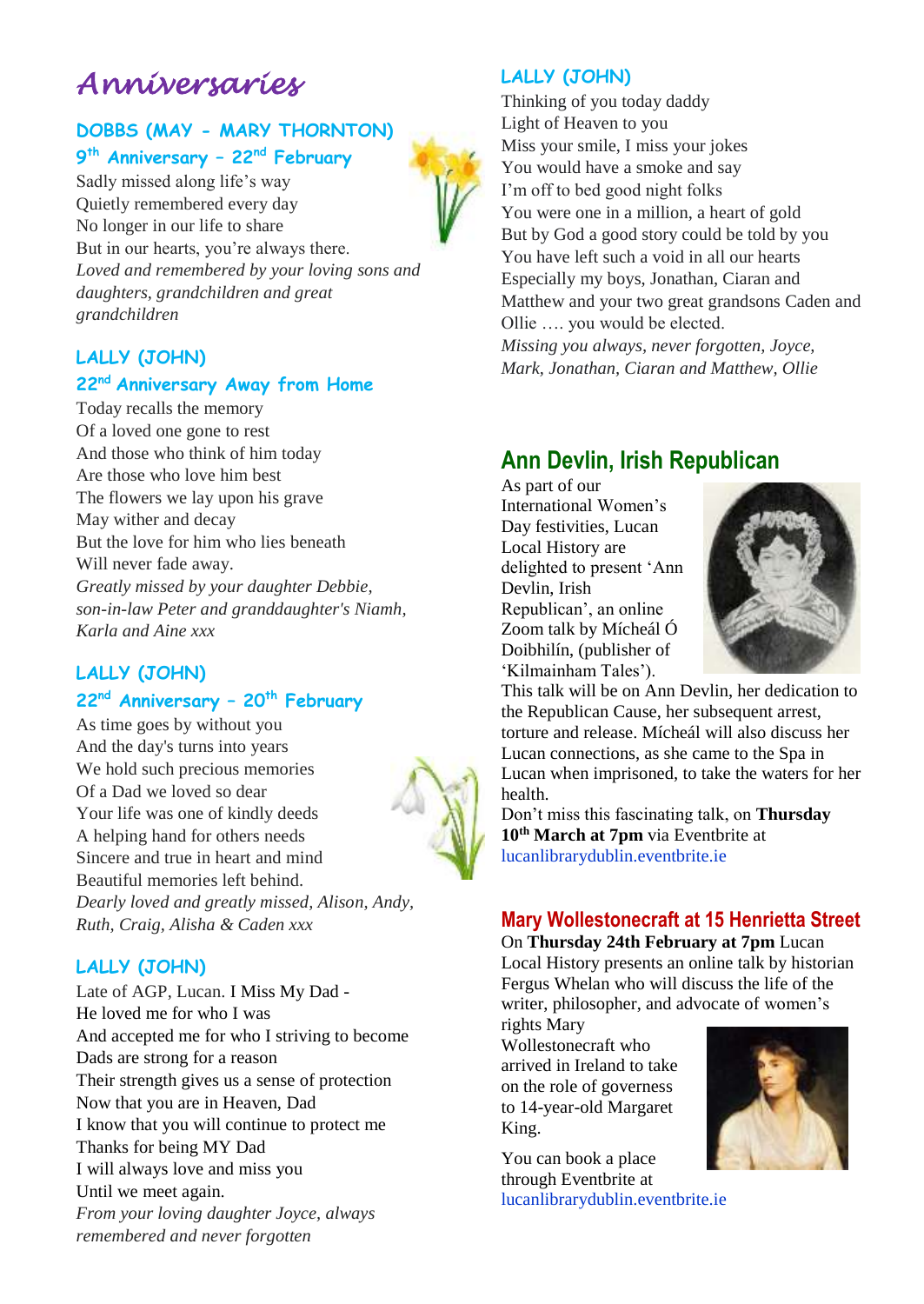

**We've had Storm Dudley** bothering the country this week, with **Eunice** hot on his trail – we're working our way through the alphabet of storms!



**The Little Free Library** was spotted in Shackleton Park this week – we gather that the idea is that you can leave a book there, and take another away!

#### **Get those hedge trimmers and shears out now!**

With little more than a week to go, we need to get those garden hedges in shape. The cutting, grubbing, burning or other destruction of "vegetation growing in any hedge or ditch" is prohibited between **March 1 and August 31** - *The National Parks and Wildlife Service (NPWS)*



**Lucan St. Patrick's Day Parade** – We hear that great work is afoot ahead of this year's event. Time is running out, so if you have not got your entry in, do so in the next week.



Contact: [lucanparade@gmail.com](mailto:lucanparade@gmail.com) or Mary Meehan, 174 Arthur Griffith Park, Lucan. Mob: 085 737 4645.

**Closing date for entries is 28th February 2022.** 

**Our diaries will be filling up again!** Brilliant to see the various clubs and organisations getting back in action. We are already looking forward to Lucan Drama's production of *The Playboy of the* 

*Western World*, and more good news this week, is that *Bloom in the Park* is coming back in June – all the Flower Fairies will be delighted with that one!



## **Lucan Planning Council Update re Lucan Village**

In last week's Newsletter LPC encouraged readers to make objections to SDCC to part8 proposals particularly in relation to parking in the Main St. We repeat this request.

We want at this point to emphasize that designation of Destination Town to Lucan is a privilege not given to many other places and it has to be welcomed. This is bound to attract more visitors to the village and will require a comprehensive plan to cover traffic, parking, and village green improvements etc and as such needs to be agreed with politicians, traders, local organisations, and residents. This conversation must commence.

We have referred LPC village traffic flow plan to Lucan traders for comment. We are on the same page regarding the need for a public car park in Lucan in addition to what's already in place.

We repeat our huge concern about the proposed oneway system on the Main St in the direction of Lucan Bridge which provides a cycleway to replace parking on the right. LPC point out there has been no consultation on this and the plan seems biased in favour of able-bodied people. Anyone living in the Strawberry Beds direction coming into the village will have to go round the Chapel Hill way and down into the village. We can't see this as practical as cars will build up trying to turn right at St Mary's car park.

By not having a public consultation there are options and local solutions that are not being considered. There are different possibilities to the routing of the cycleway that merit examination, and there are answers that both enable and encourage walking and cycling without excluding others or damaging the fabric of the community. LPC promotes harmonious development.

With reference to some of SDCC drawings, LPC suggest If SDCC want to create a fake or phantom village to replace our own thriving neighbourhood perhaps they should build it elsewhere and we imagine as sort of Tír na nÓg where everyone walks and cycles, and where nobody needs a doctor or a dentist or indeed ages in any way.

**We again ask interested residents to actively engage with SDCC in the first instance regarding the necessity for parking on the Village Green.** We welcome development of the Weir, we look for additional casual seating to encourage walking to the village, and we welcome cyclists and cycling.

#### **3rd March is your deadline to object regarding removal of parking on the Village Green area.**

We will be moving forward regarding public consultation on Lucan as a Destination Town and the Main St.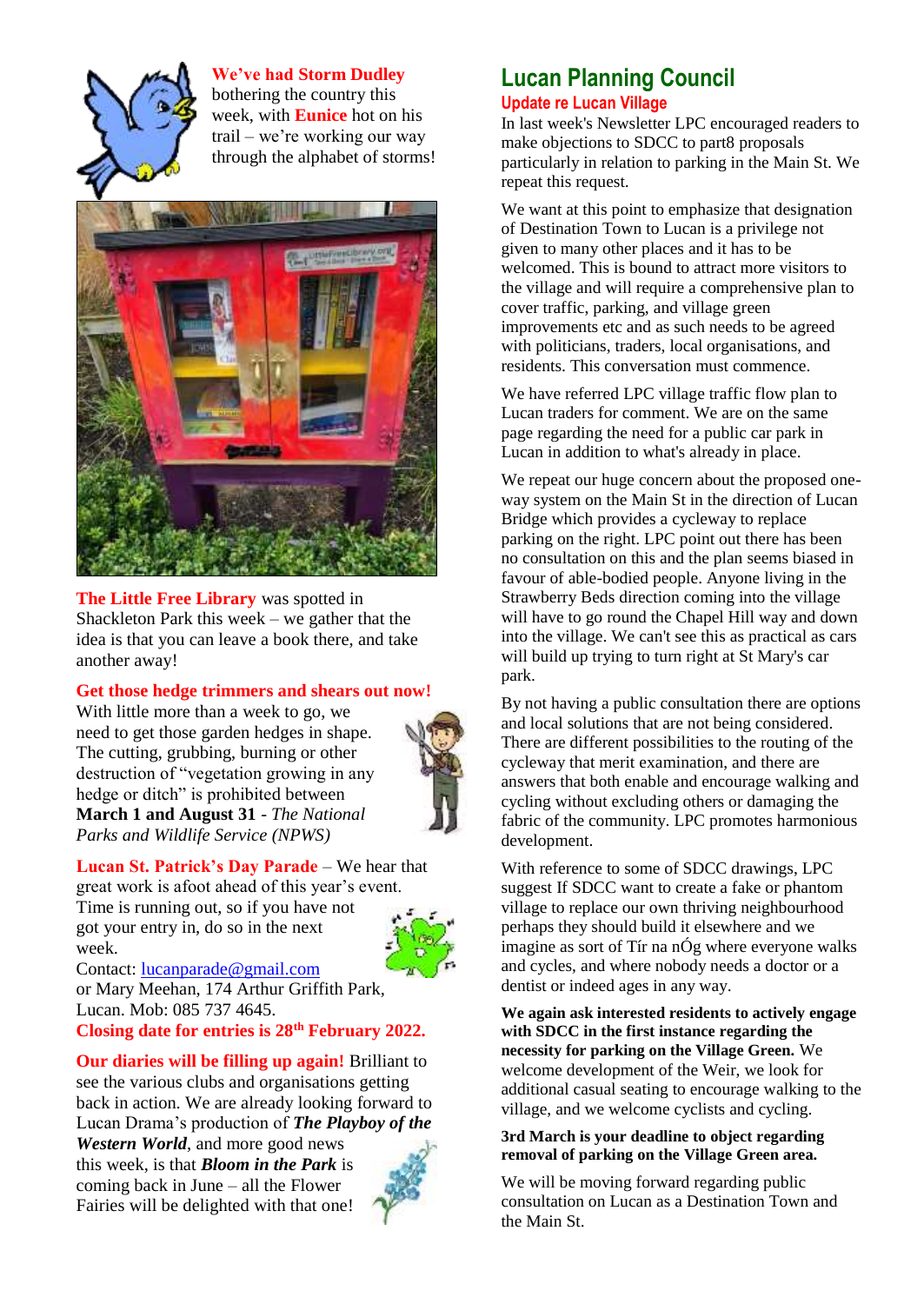

## **St. Joseph's College**

**Women in Science:** Last Week we entered two videos in a competition in Maynooth University to showcase "what Science means to our students" to celebrate International Day of Women and Girls in Science 2022, which happened on Friday 11th 2022. The fantastic entries can be found on our school website. Well done to the Students involved and the Science Department on all their hard work on this initiative.

**Transition Year:** Our Transition Years are doing work placement over the next two weeks; this is great experience for the students to get and insight into the world of work. We would like to thank all of the businesses and organisations who have opened up their doors to allow our students to have this invaluable experience. Our teachers have been busy checking in on the students' progress over the last week and the feedback has been extremely positive.

1<sup>st</sup> Year Parent Teacher Meeting: We held our 1st Year Parent Teacher meeting on Thursday last via zoom. It was great to finally meet the Parents/ Guardians of our First Year albeit virtually.

**Mock Exams:** Our Students have completed their mock exams over the past two weeks, well done to all the students and well done to Mr. Doherty who coordinated the exams expertly.



**Athletics:** Well done to our Junior Athletics Team who won the Dublin Cross Country event in the Phoenix Park on Monday. The Team was made up of Katherine Kilcullen, Katie Kavanagh, Robyn Graham, Eilis Tomney, Grace Garner and Isabella Fitzsimons. A special mention to Katherine Cullen who was the 2nd individual winning the silver medal.

**Well Walk:** We would be grateful if you would sponsor our students for this walk or donate via the Go-Fund Me page. The Go Fund Me link is available on the School Website Homepage, just click on the Go Fund Me icon in the top right hand corner or by clicking on the following link [https://gofund.me/ba72c006.](https://gofund.me/ba72c006) All of the funds raised will go directly to pay for the cost of 'Joey's Outdoor Classroom and the improvement of the outdoor space for all students. Pictured below are members of our Parents Association and Student Council at the launch. Our Well Walk takes place on the  $3<sup>rd</sup>$  of March for our whole School Community.

**Good Witches Walk**: In November our 1st Year students had a 'Good Witches Walk' with their tutors in aid of the Charity Concern. They looked suitably, 'Fabulously-Spooky' as did their 'Terrifying' tutors for this Halloween themed walk. On Wednesday the students finally got to virtually present a cheque to the Concern Charity with the proceeds of their fundraising walk. Ms Noeleen Doyle Schools Officer with Concern engaged with the entire first year group through a zoom webinar where she thanked them for their efforts and explained how their donation will help with Concerns work in some of the poorest countries in the world. Well done to Ms. Ward and to all the First Year Tutors for coordinating the event and a special Thanks to the Students who went above and beyond in their fundraising attempts for this great cause. The target for the Fundraiser was  $\epsilon$ 900 and the group crushed that target by raising an amazing  $E1775$  for Concern Ireland. Well done.



**Student and Staff Hike:** A massive WELL DONE to all the students and staff who climbed Lugnaquilla yesterday. It was a challenging hike with all types of weather and terrain in the mix. It is a great achievement for the 5th Year Silver Gaisce students to reach the peak of the highest mountain in Leinster. Well done everyone

**School Website:** [https://stjosephslucan.com](https://stjosephslucan.com/) **Follow us on Twitter:** @STJosephs3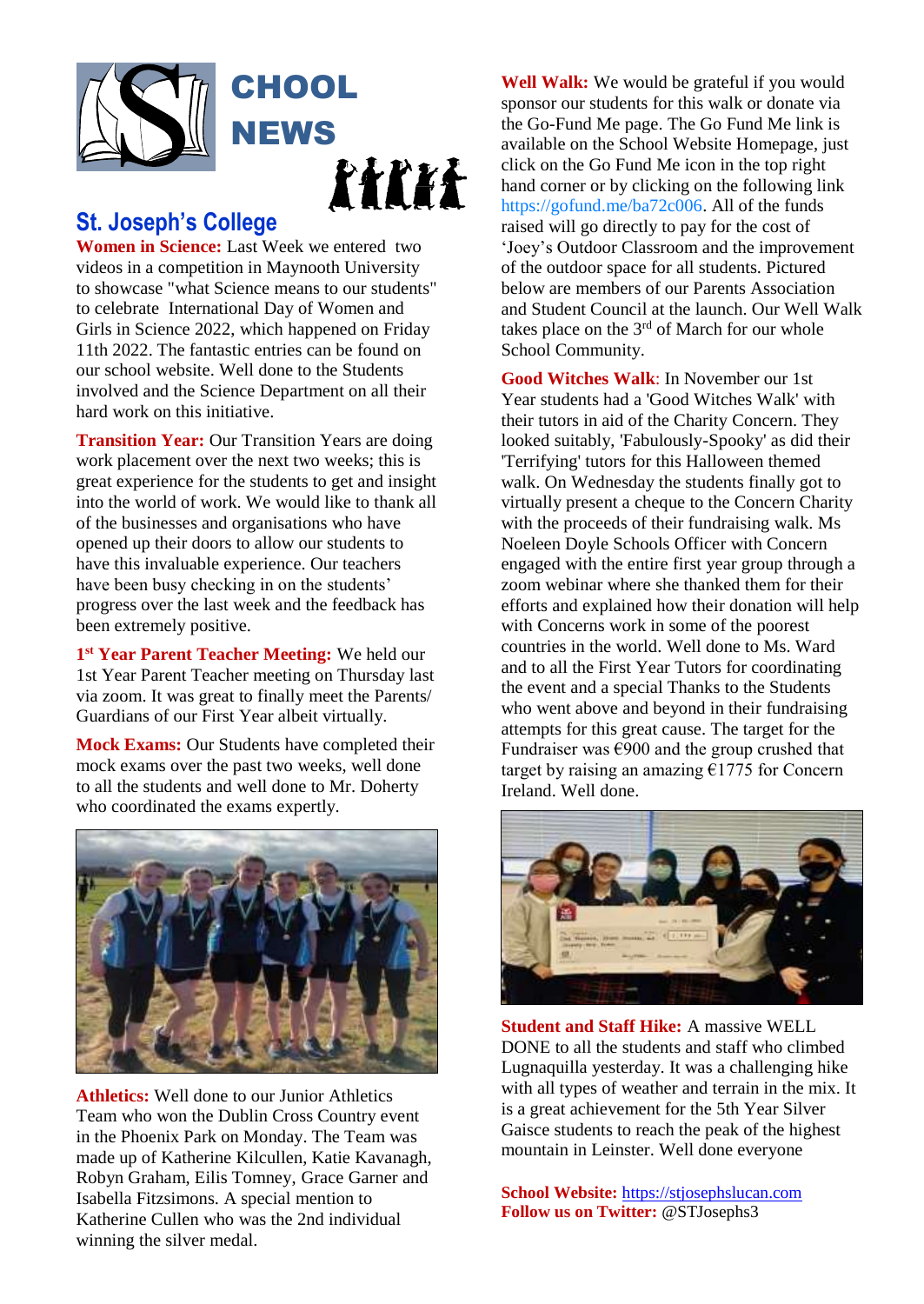# **Coláiste Phádraig CBS**

**Awards:** Well done to TY student **Patrick Ryan** who won the *Mark O' Neill Student of the Month*  Award for January in recognition of his impeccable manners, good nature, positive demeanour and overall contribution to the Transition Year Programme so far.

Congratulations to 1<sup>st</sup> yr **Ben Lawless** who won the *Sports Star of the Month Award* in recognition of scoring a remarkable six goals in three games for the 1<sup>st</sup> yr soccer team.

Comhghairdeas freisin le **Rohit Tummala** ón dara bliain a bhuaigh an gradam *Gaeilgeoir na Míosa* do mhí Eanáir mar gheall ar an sár-iarracht a dhéanann sé an Ghaeilge a labhairt agus an sár-obair atá déanta aige sa rang Gaeilge.



The three winners each received a 20euro voucher as well as a framed certificate to recognise their achievements.

Well done also to the class tutor student of the month winners who each received a 5euro vouchers for the school canteen in recognition of their application, co-operation and excellent behaviour throughout January.

**Geography:** Our 2nd year classes have just completed their CBA1 which is titled *'Geography in the News'*. Students were tasked with researching a recent geographical event or current topic in the news and creating a project on that topic. Students created a variety of projects focussing on geographical events that were interesting to them. These included climate change issues, human migration, volcanic eruptions, earthquakes, tsunamis and recent storms such as Storm Barra. The Geography teachers are very impressed with the students' work and research.

The students of 2 Joyce, along with their teacher Mr. Tarpey, have joined up with 150 schools across Ireland to undertake an air quality study outside the school. The project aims to measure nitrogen dioxide, a traffic-related pollutant, outside schools in March. This is the 7th GLOBE Ireland Air Quality Campaign and the students will be supported by the Environmental Protection Agency (EPA). The students will mount three special tubes at the school gate for a two-week period. The tubes will collect

data and the students will record the results and report back to the EPA. It is hoped that nitrogen dioxide levels will be low, but if they are high, the students will work to find ways that they can improve the air quality outside the school.

**Sports Hall:** The upgrading of the floor in the Sports Hall has been completed. Floor specialists have spent the past two weeks bring the maple flooring back to pristine condition after almost 20 years of wear and tear at this stage. They sanded the floor five times to start off with to remove the lines that were there already in order to ensure that it was completely level. They then replaced any imperfections in the wood before applying two coats of water-based floor lacquer. They then lined the floors for basketball, soccer, handball, badminton and volleyball using different colour markings for

each sport. A final coat of lacquer went over the line markings to seal and protect them to complete the job.

There is a strong element of "give" noticeable in the finished floor to protect your back, knees and ankles especially so a lot of care and attention went into getting this just right for our students.

The hall was back in full use this week and the students were thrilled with the new flooring. They loved the look and feel of the floor and liked the extra grip afforded by the new varnish and markings.

The bottom walls of the Sports Hall will soon be repainted in a rust-orange colour to match it with the colour theme throughout the rest of the school and to decoratively finish the hall off.

**Incoming 1st yrs:** The online assessments for our 120 incoming  $1<sup>st</sup>$  yr students for the 2022/2023 academic year took place on Saturday  $12<sup>th</sup>$  February. This assessment allows the school to give more detailed feedback to parents on the results and they will get an individual report on their son's strengths and areas for development in early April. The assessment tests are carried out purely to assist the school in best providing for the varied educational needs of the incoming students. They are not used for the purpose of streaming as all  $1<sup>st</sup>$  yr classes in the school are fully mixed ability. Many thanks to our admin staff who facilitated the Assessment Tests and to Ms. Hunt for organising them.

**Junior Cycle:** The Junior Cycle Certificates of Completion were presented to the 2020/21 3rd yr cohort of students by the principal last week. These are the official Department of Education/State Examinations Commission certificates awarded to all students who completed their Junior Cycle last summer despite the cancellation of the State Exams. The certificates list the students' subjects and levels but no results as they would already have received a written report from the school on their learning achievements in each Junior Cycle subject.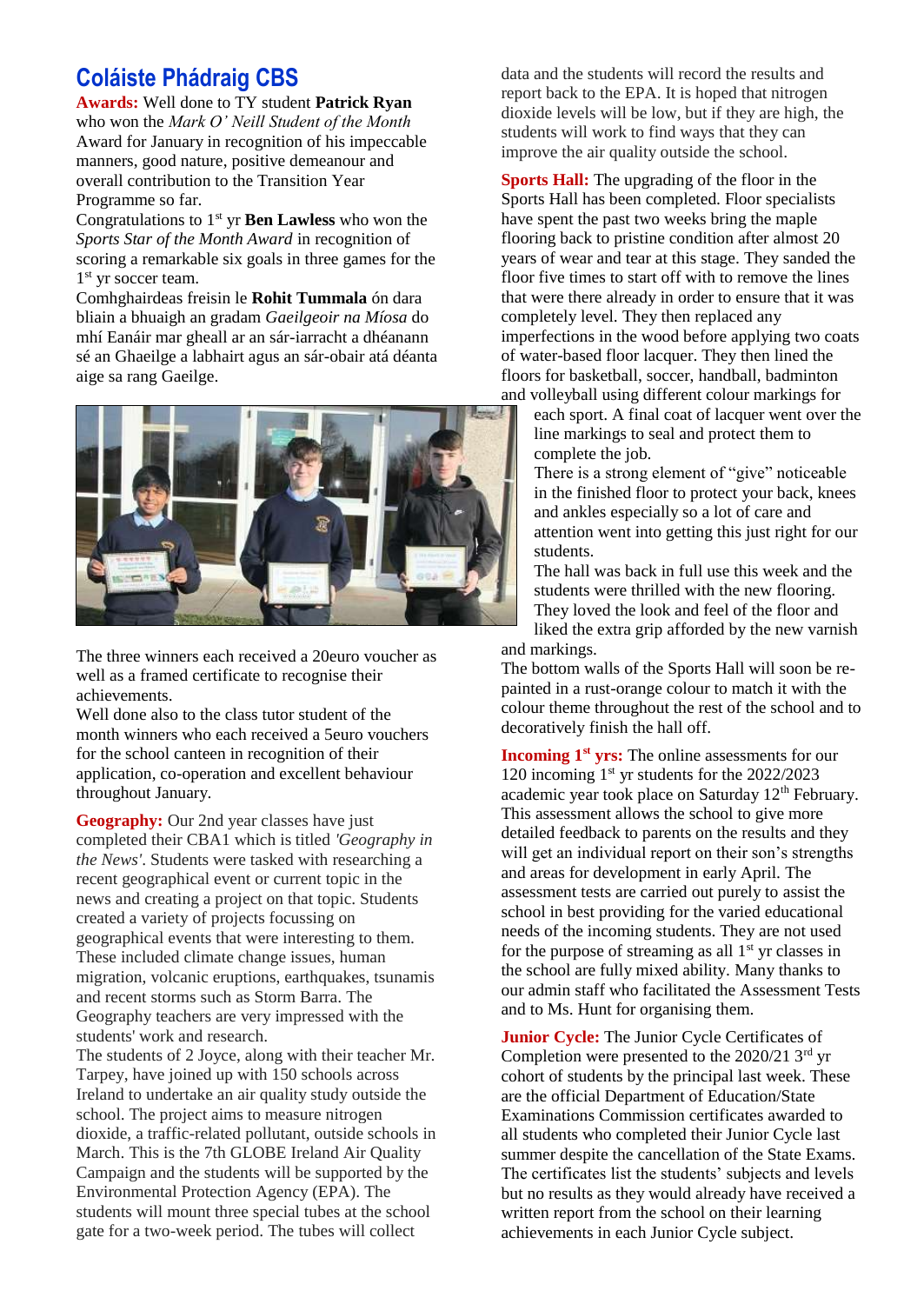## **Lucan Community College Patrons Framework on The Ethos of ETB**

**Schools:** Did you know that Lucan Community College is an ETB school? Education and Training Boards are Ireland's leading providers of Education. The sixteen Education and Training Boards have responsibility for 27 Community National Schools and 251 Post‐ Primary Schools with over 117,000 students. Lucan Community College belongs to **Dublin & Dun Laoghaire ETB**. This is the biggest ETB in the country with over 60,000 learners.

ETB schools are **state, co-educational, multidenominational schools** underpinned by the core values of: **• Excellence in Education • Care • Equality • Community • Respect**. In Lucan Community College we strive to achieve these values in our teaching and learning every day. The ETBI Patrons' Framework Video features some of our students. Our school Principal, Diane Birnie speaks on the video. We are very proud of and grateful to all students who featured in the video. A special mention to students Carla Millington, Seamus Mullan, Yasmin Aminou, Diarmuid Keher, Cian Tuohy, Phargavi Shyam, Bobby Laycock. Lily Crocker Dunne, Leah Sisk and Lillian Wykes who spoke on the video.

**Talk for 3rd Year Students on Internet Safety:** 

Internet safety and cyber bullying have been very much in the news in recent times. Our third year students will have a talk delivered by the Gardaí on the topics of internet safety and cyber bullying. The talk will also cover sexting, harassment and Coco's Law. This talk will take place on Monday 7<sup>th</sup> March and will last approximately one hour. Thanks to Ms. Casey and the third year tutor team.

**Students Take Part in Athletics Tournament in Santry:** Well done to all students who took part in the Athletics Tournament in Santry on Wednesday. A great day for all involved. Special mention to Ferdia who came 4<sup>th</sup> in the Minor Boys event and to the Minor Girls who came 2nd and have now qualified for the next round in Antrim. Thanks to teachers Ms. McCormack and Ms. Collins.

**Lucan CC Shares the Love!** There was plenty of Love in the Air in Lucan CC on Valentine's Day! Students and teachers used the opportunity to raise funds for charity. Students made cards and these were sold in aid of Women's Aid. Students and teachers could send a card with a sweet treat as a token of friendship or love. Almost 250 Secret Valentines were delivered on the 14<sup>th</sup>

February raising over  $\epsilon$ 100 in the process. Well done to all involved in "Share The Love. A special thanks to our TY cupids... Millie, Ruby and Naomi. Thanks also to teacher Ms. McKeever.

#### **Transition Year Students "Climb The Walls"!**



Transition Year students went to visit Awesome Walls in Dublin this week. This is one of the largest indoor climbing centres in Europe. Students had great fun trying out some of the many climbing routes there. Thanks to Transition Year co-ordinator Ms. Higgins for organising this.

**German Virtual Exchange - German Leg!**

On Monday the 7<sup>th</sup> of February the German leg of our Virtual Exchange started. The opening ceremony contained speeches and well wishes from the principals of both schools. We also had messages from the Bürgermeister of Helmbrechts and of Münchberg and from the Irish Ambassador to Germany Dr. Nicholas O'Brien. There was wonderful music and short videos of Gymnasium Münchberg and the surrounding areas. The week was full of activities in which everyone got involved. There was a history lesson on a divided German which directly linked to the content of the movie on our film night, which took place on Thursday. German dishes were successfully created at home (on Tuesday evening) with the help of the German students. We also learnt about Fasching and sang Fastnachtslieder as well as creating our very own colourful Faschingsmaske! All too soon the Exchange came to a close on Friday the 11th. Vielen Dank to all students, parents and teachers for getting involved in the exchange in its different format this year. Danke schön to the PPLI who were in filming the exchange as part of their commitment to promoting languages. Und bis wir uns wiedersehen!

Thanks to the German Department and all teachers in both schools who contributed to making our first virtual German exchange such a success. It certainly was a whole team event!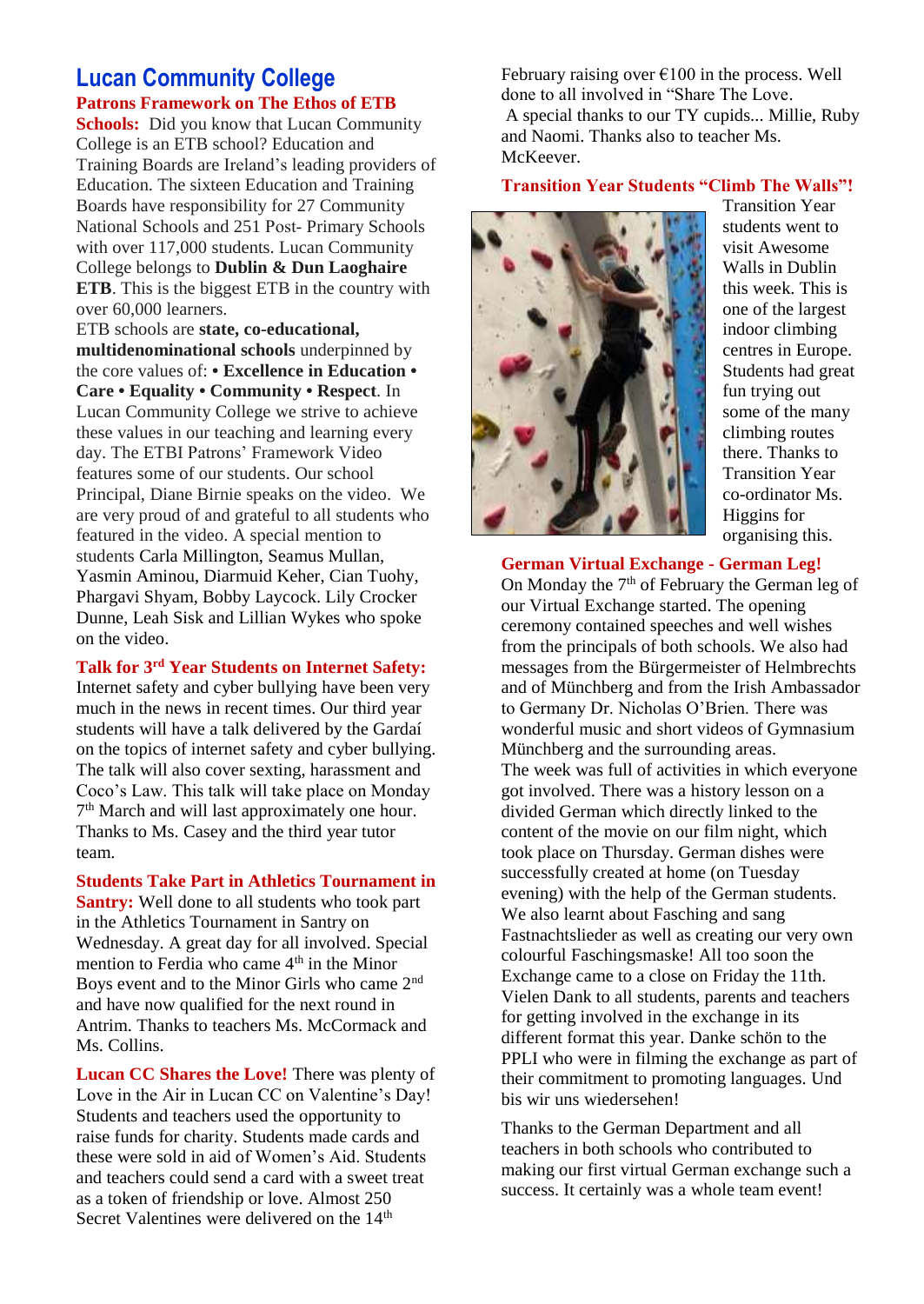## **Cllr. Derren Ó Brádaigh – Sinn Féin**

Mobile: 087-2136345 Email: [dobradaigh@cllrs.sdublincoco.ie](mailto:dobradaigh@cllrs.sdublincoco.ie) F/B: <https://m.facebook.com/CllrDerrenOBradaigh/> Twitter: @DerrenBrady1 Web: [www.sinnfeindublinmidwest.com](http://www.sinnfeindublinmidwest.com/)

#### **Grand Canal 12th Lock Stretch to Hazelhatch:**

The Grand Canal Greenway will be extended from the 12th Lock to Hazelhatch Bridge as part of the overall Department of Transport's Greenway Programme. This key four kilometre section will provide safe access to people working locally and become an amenity for the residents of the planned adjacent Clonburris SDZ as well as those living in established residential areas of Adamstown and Lucan. Site investigations have commenced, and the main construction works will be substantially completed in late 2022, enabling people to walk and cycle from Inchicore to Hazelhatch Bridge.

**Sinn Féin Courtesy Canvass:** Every Saturday myself and the Lucan Sinn Féin team conduct our weekly courtesy door knock with residents. We have spent several weeks in the Griffeen area and will be over in the newer development of Gandon this weekend.

### **Emer Higgins TD – Fine Gael**

Ph: 087 921 774[1 emer.higgins@oireachtas.ie](mailto:emer.higgins@oireachtas.ie) **Lucan Village Public Consultation:** Council officials will meet residents in Lucan Library next Tues and Weds morning, by appointment, in relation to plans for the village green, weir and parking implications.

Email [activetravel@dublincoco.ie](mailto:activetravel@dublincoco.ie) to book your slot. **Sports Capital Funding:** €1.8 million awarded to our local sports clubs. Lucan Pitch and Putt, Weston Hockey Club and Lucan Athletics were some of the local clubs to benefit from the Sports Capital Grant.

**Lucan Swimming Pool Update:** Lucan swimming pool is on track for completion this Summer. The tender process for combined management of pool and existing leisure centre was advertised in December and qualification stage will be complete Feb 2022. Next step is the submission of proposals, decision to be made by May.

## **Cllr. Shane Moynihan – Fianna Fáil**

Email: **smoynihan@cllrsndsdublincoco.ie** Ph: 087 7840898. Facebook.com/cllrshanemoynihan Twitter: @shanemoynihan Instagram: cllrshanemoynihan **Sports Capital Grants:**  Congratulations to Lucan clubs and groups who were successful in their grant applications, including Lucan Harriers, Lucan Pitch and Putt Club and Weston Hockey Club.

Funding was also secured for storage facilities in Griffeen Park.

**Ballyowen Lane:** Following my continued representations, this week the Council voted to allocate funds to upgrade the footpaths and entrances to Cluain Rí Park and to improving lighting on the footpath connecting Hermitage Park and Ballyowen Lane. There have also been upgrades announced for the kissing gates in Griffeen Park, as well as new pillars and railings at the Esker Park entrance for Willsbrook Park. **Castle Road:** Following much follow-up, I'm pleased to report that tree pruning has taken place on Castle Road. Combined with improvements to lighting outside Earlsfort which I secured, this will make a difference to people using this route.

*P* 

*O* 

*L* 

*I* 

*T* 

*I* 

*C* 

*A* 

*L* 

*N* 

*O* 

*T* 

*E* 

*S* 

**Gino Kenny TD- People Before Profit**  Phone: 085-7211574. Email: *ginokenny@oir.ie* **Part 8 Public Consultation Lucan Village:**

The Part 8 public consultation for improvement works on the village Green and Lucan Demesne/Promenade remain open until Thursday 3rd March. The proposal includes the removal of 10 spaces (37 removed from village green with additional 10 and 16 spaces nearby). It also includes provisions for new bus stops, seating, bins, cycle parking and amphitheatre style space. The works will provide a more pedestrian and cyclist friendly environment in the village. People Before Profit would like to see additional local bus services through Lucan village to reduce the need for car trips.

#### **Joanna Tuffy -Cllr. Labour Party Lucan Electoral Area Representative.**  Phone 087 392 0931

email **[jtuffy@cllrs.sdublincoco.ie](mailto:jtuffy@cllrs.sdublincoco.ie)** Facebook @joannatuffylabour Twitter @joannatuffy **Plans for Lucan Village;** The net loss of parking spaces under the Council plans for Lucan Village is 11. These plans which are on public display also include proposals to replace existing tarmacadam and concrete finishes of paths and roadway with new finishes including asphalted areas, stone and paving, which will be to 'shared surface' standards, i.e. generally without kerbs or changes in level. The aim is to make the paths and road look better, safer and more accessible, including for those in wheelchairs or that need a walking aid. Upgrade of the finishes and surfaces of these paths is just one aspect of the plans to improve Lucan Village. There is much more including parking for bicycles, a new performance structure in the village green, and overhead power lines to be rerouted underground. See for yourself, and make your own mind up at [consult.sdublincoco.ie.](http://consult.sdublincoco.ie/)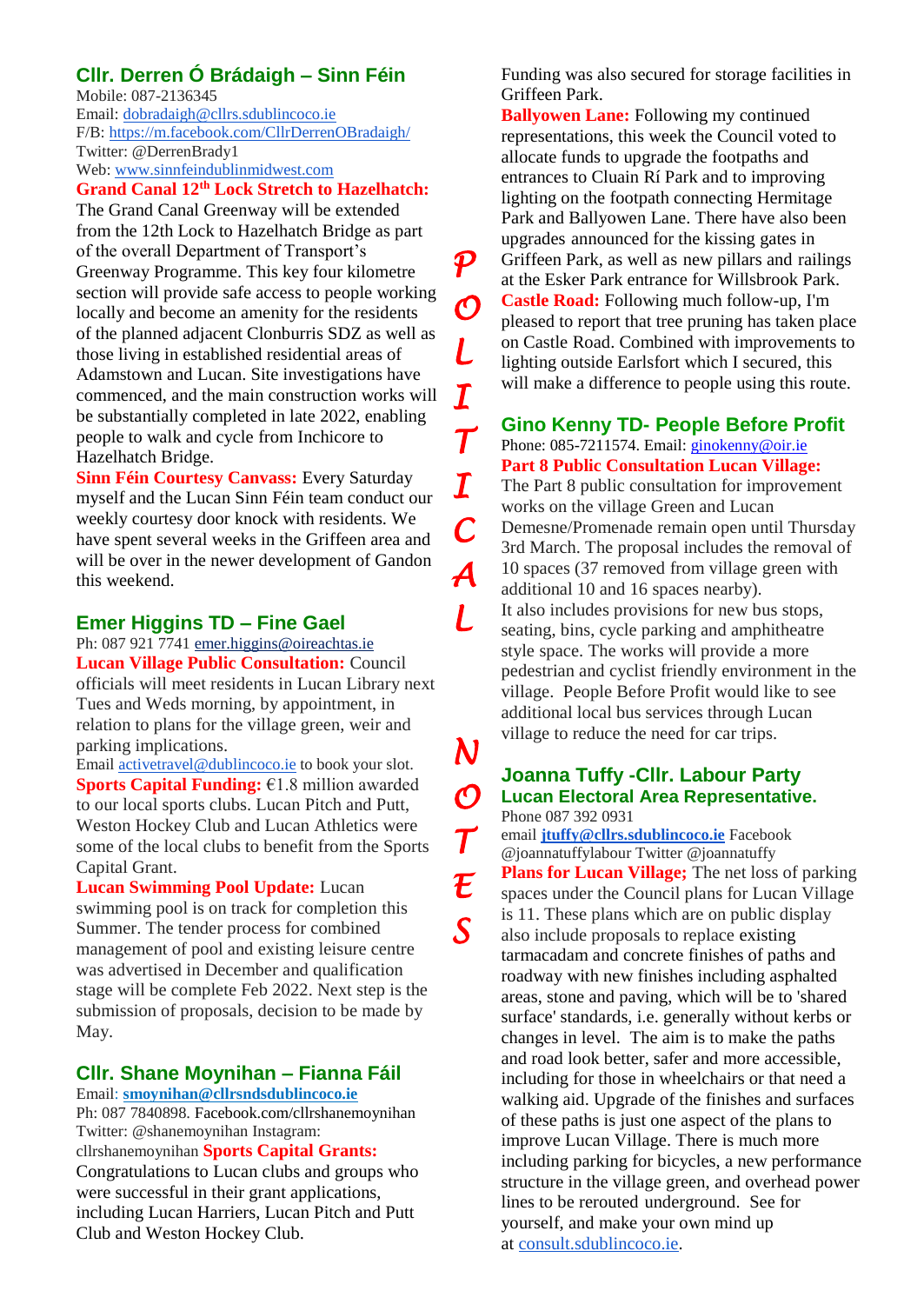## **Palmerstown Camera Club**

At Palmerstown Camera Club we hold a weekly meeting online at present, every Wed from 8 pm to 10 pm. People interested in joining the club or even attending one or two meetings FREE of charge to see how their photography could benefit from being a member can do so by contacting [secpcc@gmail.com](mailto:secpcc@gmail.com)

Last week's guest speaker in the club was David Cantor a street photographer based in the East End of London. He spoke of his approach to street photography and his passion for it. The club was treated to a wonderful night of images from David.

Some weeks ago we had our monthly competition themed "Inanimate objects" below we have two of the winning images from that competition.

Orla Brady won the Novice colour competitio n with this image titled "Lone Rock".

And Ojesvi Rao won in the Novice mono section for her image titled "Dodder Bridge".

Both stunning images and welldeserved winners, congratulat ions to both.





# **Lucan Senior Citizens**

*Wednesday 23rd Feb:* Social Morning and Lunch in the Spa Hotel 10.30 to 2.00pm approx..

#### **Liona O'Toole – Independent**

087-2795274**. [lotoole@cllrs.sdublincoco.ie](mailto:lotoole@cllrs.sdublincoco.ie) [www.lotoole.com](http://www.lotoole.com/)**

**Village Plans**: As promised, council management have agreed to my request to hold public meetings on the Lucan Village Schemes. Tuesday  $22<sup>nd</sup>$  & Wednesday 23rd Feb at Lucan Library from 10.00am-12.30pm. Meetings by appointment only as the capacity of the room is 30 people maximum. If you would like to attend, please email [activetravel@SDUBLINCOCO.ie,](mailto:activetravel@SDUBLINCOCO.ie) it will be on a first come first served basis. There will be plans printed out and project leaders will be on hand to discuss the project with members of the public on the morning. Contact me directly if you need assistance. **Griffeen Dog Park:** I have another motion tabled for next week's area committee meeting seeking an update on the dog park. To date improvements/enhancements/expansions have been carried out and 'new' Pictograms are being designed and feedback on what new signage you would like to see introduced is welcomed.

#### **Cllr Vicki Casserly - Fine Gael**

Email: [vcasserly@cllrs.sdublincoco.ie](mailto:vcasserly@cllrs.sdublincoco.ie) / Mob: 085 831 7982 / FaceBook [facebook.com/vickicasserlylucan](http://facebook.com/vickicasserlylucan) /Twitter: @vickicasserly

**National Retro Fitting Scheme**: National energy upgrade scheme has been announced administered by SEAI and providing grants from retrofits to B2 BER ratings, and including attic and cavity wall insulation for our households. You will find more information on [www.seai.ie](http://www.seai.ie/) but please contact me if I can help with any questions you may have. **Lucan Swimming Pool:** This project is nearing completion and we are expecting to see the opening of this long awaited amenity towards late Summer period. Through its design phase I advocated and was successful in ensuring that the amenity will be accessible to all and includes features and supports to ensure all members of our community will be able to access the pool. The surrounding areas and the completion of the woodland walkways and sensory spaces are also progressing with sections now open and available to use.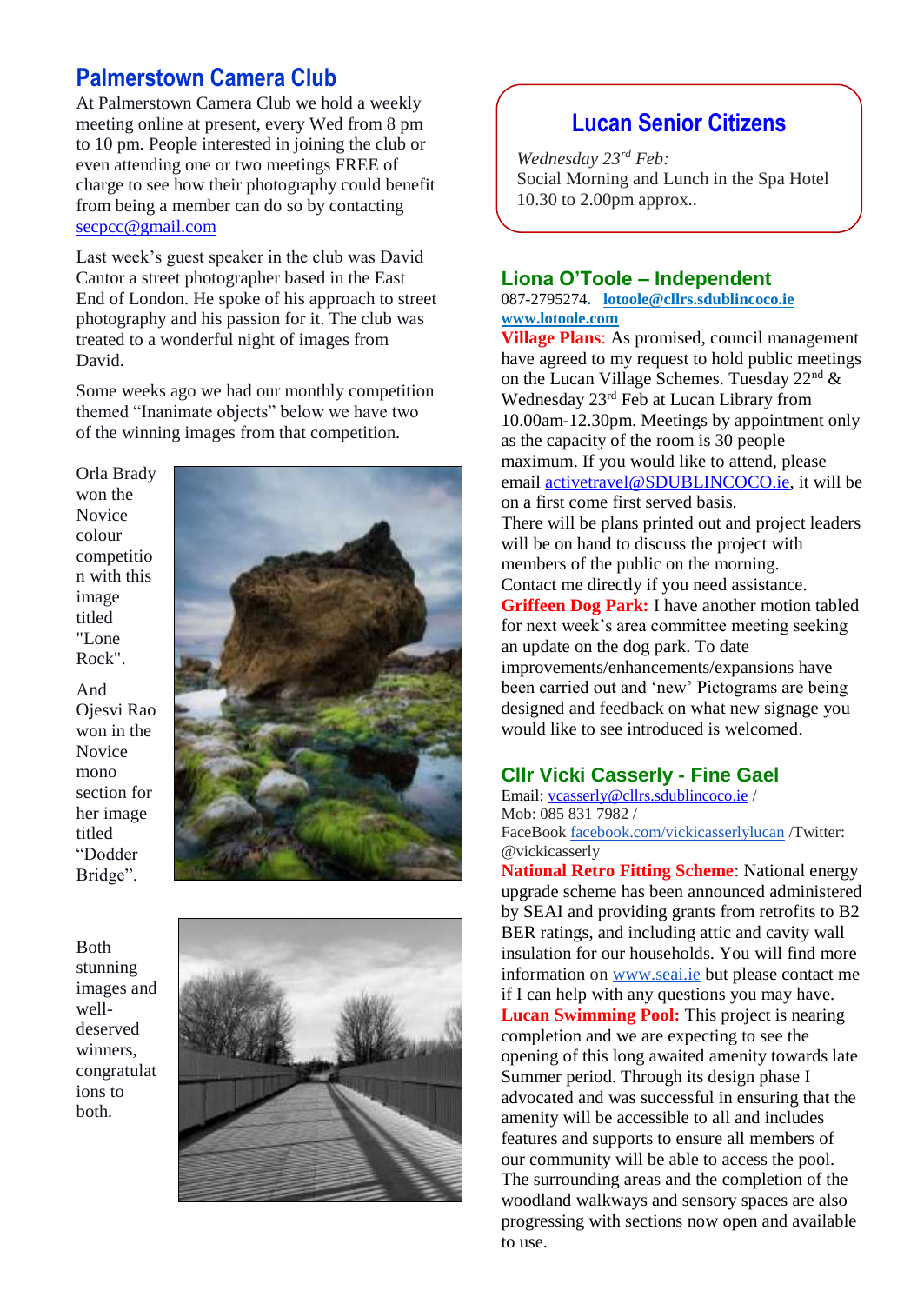

## Cumann na Sáirséalaigh Leamhcáin

**Social News.** Our Volunteers night will be held in the club next Saturday night 19th February. All mentors, kit men or kit women, flag men or flag women, water bearers, hurley bearers, grass cutters, pitch liners, jersey washers, pint pullers, coffee makers, sandwich makers, ticket sellers, lotto teams and everyone else who has volunteered their time over the past year are very welcome.

**Awards Night.** The Adult Awards Night date is changes due to a revised fixture schedule. Awards will be held on *Friday 25th February in the Club*. We are still looking for nominations for Club Person of the Year, please email secretary.lucansarsfields.dublin@gaa.ie by Thursday 17th Feb with a few lines to support the nomination. Still very few nominations from mentors for the awards night as we get closer to the date.

**Team News.** In the Tesco All Ireland Minor A Camogie Championship, Sarsfield's were well represented on the Dublin panel with 4 starting and 3 on the bench. The Dubs lost out to a strong Cork side. Well done Cliodhna Ni Bhuachalla, Hannah Gibbs, Clara Finn, Sinead Daly, Aishling Behan, Aoibheann Scott and Cara Ware. It was also fantastic to see Sars being so well represented on the college scene. Aoife Byrne with Queens University Belfast in the Fr Meaghair Cup semi-final, Chloe O'Connor with TU Dublin in the Ui Mhaolagain Cup semi-final, Shauna Conway with IT Sligo in the Ui Mhaolagain Cup semi-final and Grace Kenny (Vice Captain) with Anna Cuffe for Marino in the Ui Mhaolagain Cup semi-final. Sunday morning saw the beginning of the Senior footballer's league campaign. Heading to Marley Park with a lot of new faces on board, Lucan took a nine point lead into half time, much of it coming from the boot of Brendan Gallagher. The second half saw a resurgent effort from Ballinteer who narrowed the gap as the half drew on, with Lucan eventually prevailing on a score line of 1-17 to 2- 11. Perhaps the most pleasing aspect of the morning was the senior league debuts of Henry Keogh, Oisin Ryan, Jack Lawlor and Shane O'Donoghue, all of whom contributing well in a largely positive team performance. Next week sees the coming of St. Vincent's to Abbotstown, where Lucan will be looking to make it two from two.

Sunday afternoon saw Abbey Shiels line out as Dublin goalie for the LGFA game in Waterford. Dublin beat Waterford 4-7 to 1-4.

**Juvenile Section / Coiste na nÓg:** Players who have been engaged in some fast paced and fun pre-season training to make sure they get off to the best possible start this season will be delighted to know that CCC2 starts next week, the U13, U14, U15 & U16 Football advance fixtures can be viewed / downloaded at

<https://www.dublingaa.ie/juvenile/weekly-fixtures> Hurling will follow next week. CCC1 confirmed grading for U8, U9, U10, U11 & U12 Hurling and Football competitions. **Note** the Club is now committed to the groupings at the U8, U9, U10 & U11 age groups until June 2022. CCC1 will then allow clubs to move groupings to facilitate increased / decreased numbers for the remainder of the 2022 season. U11 & U12 Football fixtures will be published next Wednesday with Hurling U11 & U12 circulated the following week.

*All grading information can viewed / downloaded at* <https://www.dublingaa.ie/juvenile/other-downloads> *2022 Master Juvenile Fixture Calendar at*  <https://www.dublingaa.ie/juvenile/weekly-fixtures>

**Referees.** The Camogie association are running a referee course, anyone interested or who wants more information should contact the camogie referee co-ordinator Trish Cosgrove, [camogie.ref.coordinator.ls@gmail.com](mailto:camogie.ref.coordinator.ls@gmail.com)

**Healthy Clubs.** This week, Friday 18<sup>th</sup> February at 9pm, Jamie Rowan of ABC Gym has a webinar running on 'How to Personalize Your Nutrition for Body Composition' Jamie has been part of the ABC team since 2020 and is a fully qualified Nutritionist. He has a Masters in Nutrition & Exercise Science and has been the nutritionist to the Roscommon, Tipperary and Wicklow senior GAA football teams. Players, coaches and/or parents who want to register for the following webinar to learn more about player nutrition can find the link in the club news online.

**Club Lotto.** Last week's Lotto Prize of €6,600 was not won. The Numbers were **12, 18, 19, 22. Lucky Dip prizes** go to Sharon Hickey, Don Dardis, Louise O'Neill, Karon Boylan & Noel Flynn. Karon receives an extra 20 euro for attending the draw. Next week's Lotto will be for a jackpot of  $\epsilon$ 7,000. The draw is sponsored by John Ryan Accountant and will be led by Diarmuid Dawson.

*Tá €7,000 sa phota óir don teaching seo chugainn agus is é urraitheoir na seachtaine: Beidh sé beo ón Na Sárséalaigh Leamhcáin, an leathanach Facebook. Thank You for supporting Lucan Sarsfields GAA Club.*.

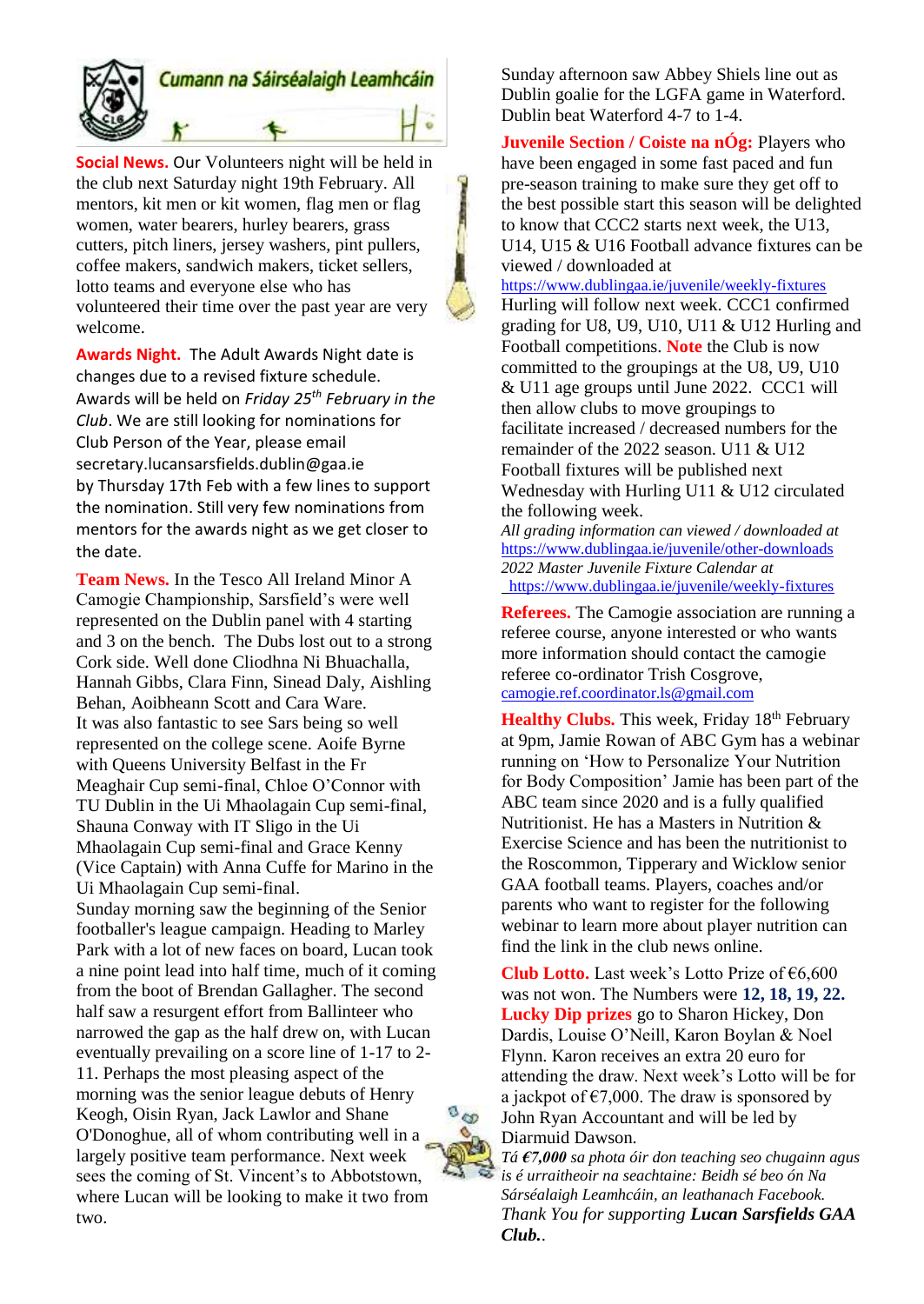

# **LUCAN HARRIERS A.C.**

On Sunday February 6th over 30 Harriers who made the trip to Trim for the Annual Trim 10 mile. We had plenty of company from Lucan with our Friends in Esker RC and The Wolfpack turning out in force also. Great to see you guys as always and well done to everyone, super running by everyone, many getting PBs.



*Mother and Son Sean and Trish Gough*

The weather was, well I think we can say was mixed. We had rain, wind sleet, sun and blue skies over the few hours we were visiting the Royal.



*Number 908 Club Chairman PJ Hyland*

Special mention to Will Byrne who broke 59 mins and Derry McVeigh who just missed the hour mark in an incredible 1 hr and 15 seconds. Also to our very own Super Women, Eileen O Brien and Mary Browne who both came home 1st in their respective classes.

Ladies top team came in 6th of 91 and Men's top team 16th out of 92. Another great day for the club, following on from the previous weekend in Raheny. Almost 90 harriers registered between the two races.

Including Mother and Son partnership of Trish Gough and Sean Kavanagh, two sets of couples Kathleen and David Trunk Lhyne Ganadin and Colin O Gara

That is what we have been missing over the last two years want to be see more of. Plenty more races of all types and distances coming up over the next few months, so we are all looking forward to getting out there and racing again



# **St. Mary's Bridge Club**

We will be holding an early **A.G.M**. on **Tuesday 22nd February** in **Lucan Golf Club** at **10:30a.m**.

re returning to live bridge play. Please let myself, or any other committee member know if you do not wish to remain a member of St. Mary's Bridge Club.

Looking forward to seeing you all there.

*Marguerite Cunningham Club Secretary.*